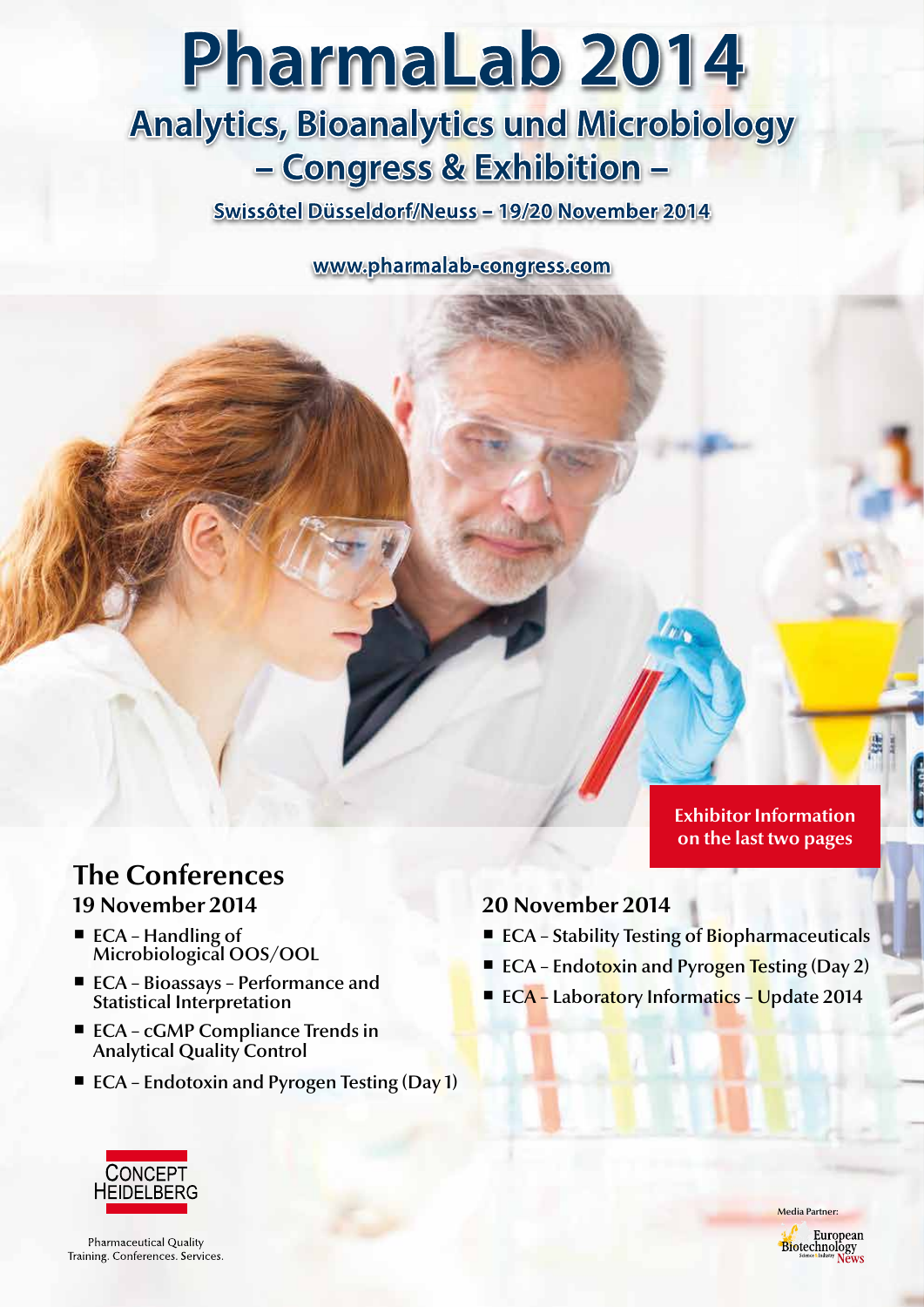#### **The Congress Objective**

On 19 and 20 November 2014 the PharmaLab Congress will take place in Düsseldorf/Neuss for the second time. This new Congress addressing staff and executives in all lab areas of the pharmaceutical industry will be comprised of six international and four German language conferences plus the parallel exhibition. It will provide you with current developments of laboratory methods, materials as well as the current status of the regulatory requirements of the Pharmacopoeias.

Furthermore, experts from authorities, industrial quality control and contract laboratories will share their experience with the use and the qualification of analytical systems as well with the validation of analytical methods and microbiological tests.

Use this unique opportunity to get an update on the state of the art in pharmaceutical laboratories and to discuss current developments with speakers and colleagues.

| <b>PharmaLab 2014 Overview</b>                               |                          |  |
|--------------------------------------------------------------|--------------------------|--|
| <b>Conferences</b>                                           | One day ticket 690,- EUR |  |
| 19 November 2014                                             |                          |  |
| ECA - cGMP Compliance Trends in Analytical Quality Control   |                          |  |
| ECA - Bioassays - Performance and Statistical Interpretation |                          |  |
| ECA – Handling of Microbiological OOS/OOL                    |                          |  |
| ECA - Endotoxin and Pyrogen Testing (Day 1)                  |                          |  |
| 20 November 2014                                             |                          |  |
| ECA - Laboratory Informatics - Update 2014                   |                          |  |
| ECA – Stability Testing of Biopharmaceuticals                |                          |  |
| ECA - Endotoxin and Pyrogen Testing (Day 2)                  |                          |  |
| Exhibition (19 and 20 November 2014)                         |                          |  |

Subject Areas: Analytics | Bioanalytics | Microbiology

**Background** 

Laboratory work is an important part of pharmaceutical research, development and quality control. During inspections the responsible authorities significantly increased their emphasis on the quality management and performance of laboratories and their quality standards. This scrutiny of the regulators require laboratories to establish GLP and GMP appropriate systems and methods, and in particular:

- General GLP or cGMP understanding and particularly relating to compliance with written procedures
- Validation, performance and transfer of analytical procedures and microbial tests
- **Equipment qualification and calibration**
- Computer validation (including the requirements and actual interpretation of EU GMP Annex 11)
- Operator training

Especially for pharmaceutical products and active substances from biological origin, classic analytical and testing methods don't fit. New developed methods e.g. MAT for pyrogen testing, rapid methods for sterility testing or necessary bioassays require a permanent knowledge update and advanced training of laboratory personnel and of the involved staff.

**Target Audience**

This conference will be of interest to

- Laboratory Managers, Supervisors and Analysts in pharmaceutical quality control departments
- Laboratory Staff of Research and Development
- Responsible Authorities
- **Suppliers on Laboratories**
- Associates of Contract Laboratories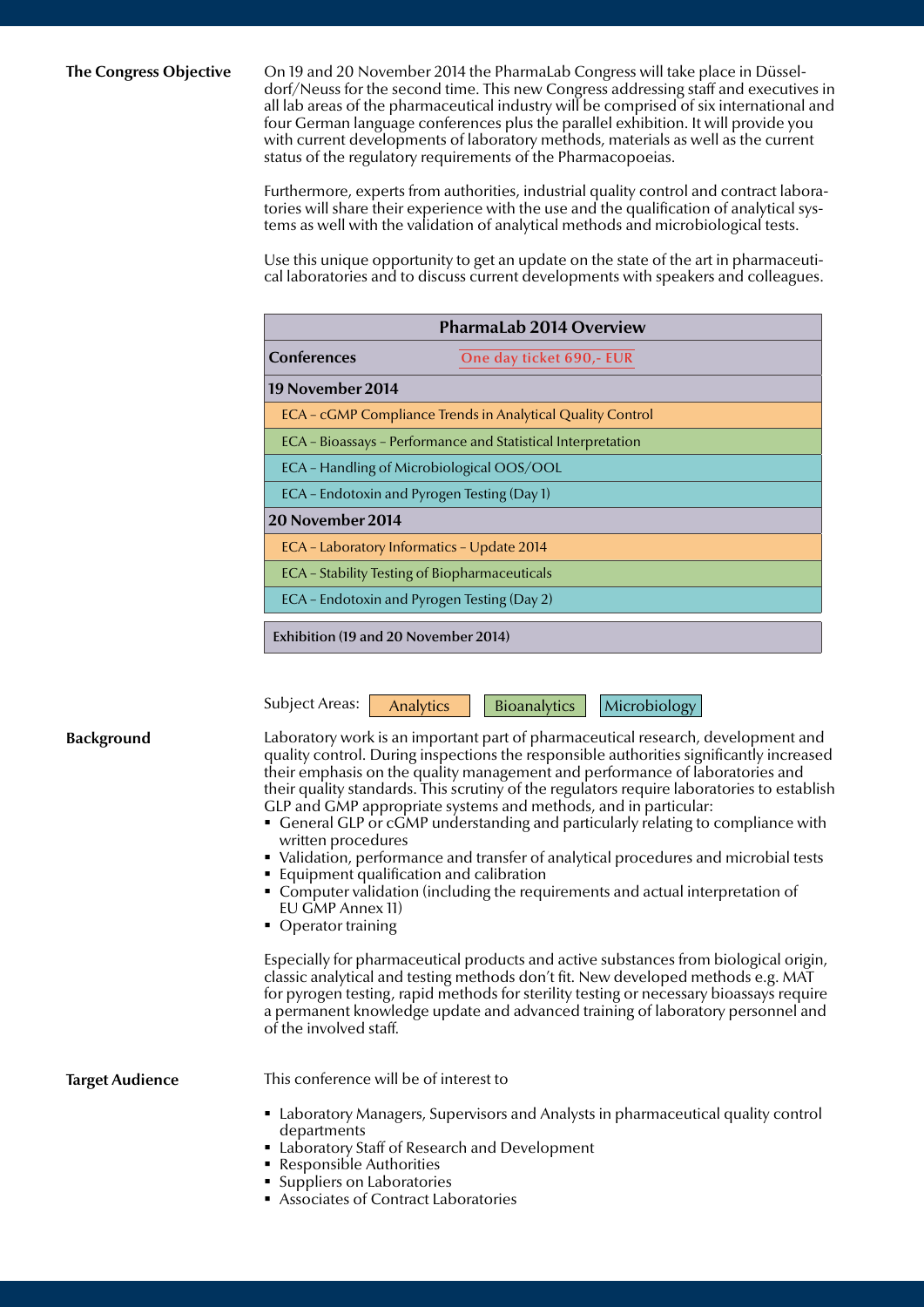**The fees**

**The Social Event**

A one day ticket/two days ticket will enable you to visit the congress either only on day 1 or only on day 2 or on both days. Charges for the one day tickets are  $\epsilon$  690,plus VAT, for the two days ticket  $\in$  1.380,- plus VAT (due to the special fees for the congress, ECA membership discounts are not applicable). They include lunch and beverages during the conferences and in breaks as well as the social event on the evening of the first congress day. Charges are payable after receipt of invoice.

#### **Particularities of the PharmaLab 2014:**

- The registration allows access to the 6 conferences with 45 lectures. In a word, you can create your individual conference programme.
- $\bullet$  Move any time to any conference room. Thanks to one day tickets, you can attend only the first or the second day - but also both days of the PharmaLab.
- You will receive a USB stick including all the conference lectures of the Congress.
- **EXECT** Learn about the latest products and services relating to analytics, bio analytics, and microbiology at the exhibition.
- $\blacksquare$  Take advantage of the PharmaLab and particularly of the Social Event on the evening of the first day – for an information exchange with delegates, speakers and exhibitors



On the evening of the first congress day, on 19 November 2014, all congress delegates and speakers are invited to  $a_{n}$ <sup> $\sim$ </sup>Get together<sup>"</sup> in the Congress Center. Take advantage of this opportunity for an information exchange and enjoy the laid-back atmosphere and the entertainment programme.

| <b>The Location</b>                                                                              | Swissôtel Congress Centrum Düsseldorf/Neuss<br>Rheinallee 1<br>41460 Neuss<br>Tel.: +49 (0) 2131 77 - 00<br>Fax: +49 (0) 2131 77 - 1367<br>Emailus@swissotel-duesseldorf.de                                                                                                                                                   |  |
|--------------------------------------------------------------------------------------------------|-------------------------------------------------------------------------------------------------------------------------------------------------------------------------------------------------------------------------------------------------------------------------------------------------------------------------------|--|
| <b>The Organiser</b>                                                                             | CONCEPT HEIDELBERG - On behalf of the ECA Academy<br>P.O. Box 10 17 64<br>$\star$ ECA $\star$<br>D-69007 Heidelberg<br>Telefon 0 62 21/84 44-0<br>Telefax 0 62 21/84 44 34<br><b>ACADEMY</b><br>E-Mail: info@concept-heidelberg.de,<br>www.gmp-navigator.com                                                                  |  |
|                                                                                                  | For questions regarding content:<br>Handling of Microbiological OOS/OOL / Bioassays - Performance and Statistical<br>Interpretation/Endotoxin & Pyrogen Testing / Stability Testing of Microbiologicals:<br>Axel H. Schroeder (Operations Director), Phone +49 (0) 6221 84 44 10,<br>E-Mail: schroeder@concept-heidelberg.de. |  |
|                                                                                                  | cGMP Compliance Trends in Analytical Quality Control / Laboratory Informatics:<br>Dr Günter Brendelberger (Operations Director), Phone +49 (0) 6221 84 44 40,<br>E-Mail: brendelberger@concept-heidelberg.de.                                                                                                                 |  |
|                                                                                                  | For questions regarding reservation, hotel, organisation, exhibition etc.:<br>Detlef Benesch, (Organisation), Phone +49 (0) 6221 84 44 45,<br>E-Mail: benesch@concept-heidelberg.de.                                                                                                                                          |  |
| <b>The Media Partner</b><br><b>Biotechnology</b><br>Biotechnology<br><b>Biotecalndustry News</b> | European Biotechnology News reports on all of the latest political, economic and<br>technical developments in the life sciences sector in all 28 EU countries plus Switzer-<br>land and Norway. To find out more please visit www.eurobiotechnews.eu.                                                                         |  |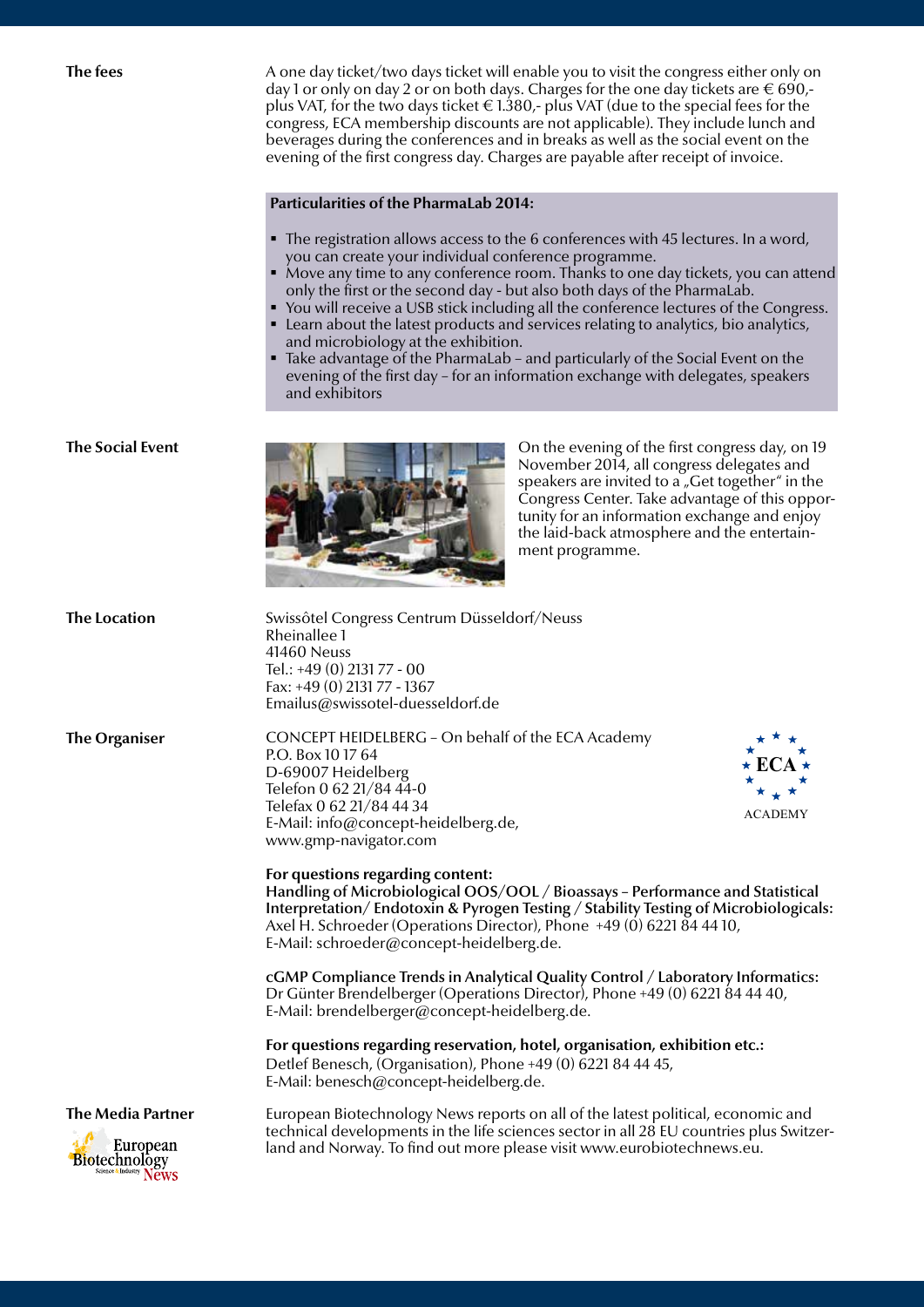# Speakers

| Prof. Tudor Arvinte, Ph.D. | Professor, Department of Biopharmaceutics, University of Geneva, Switzerland<br>CEO, Therapeomic, Inc.                                                     |
|----------------------------|------------------------------------------------------------------------------------------------------------------------------------------------------------|
| Dr Paola Berin             | F.I.S., Milano, Italy<br>Responsible for lab x-ray powder diffractor and x-rdp evaluation as well as for cleaning<br>validation management.                |
| <b>Ulla Bondegaard</b>     | Novo Nordisk, Bagsværd, Denmark<br>Responsible for maintaining cross-organisational (and cross-country) laboratory<br>processes.                           |
| Dr Peter Brügger           | Novartis Pharma AG, Basel<br>QC Expert Biological Analytics.                                                                                               |
|                            | Emmanuelle Charton, Ph. D. European Directorate for the Quality of Medicines and HealthCare (EDQM)<br>Deputy Head, European Pharmacopoeia Department.      |
| Dr Orla Cloak              | Lonza, USA<br>Microbiologist and Commercial Development Manager.                                                                                           |
| <b>Peter Cornelis</b>      | Toxikon Europe NV, Leuven, Belgium<br>Department Supervisor Microbiology & In Vitro Toxicology.                                                            |
| Michael E. Dawson, Ph.D.   | RAC, Associates of Cape Cod, Inc., USA<br>Director of Regulatory Affairs at Associates of Cape Cod, Inc. (ACC).                                            |
| Dr Sven M. Deutschmann     | <b>Roche Diagnostics GmbH, Germany</b><br>Director of the Micro- and Cellbiology QC Department in the Pharma Division.                                     |
| Dr Wolfgang Eder           | Roche Diagnostics GmbH, Penzberg, Germany<br>Manager Quality Control.                                                                                      |
| Dr Markus Fido             | Vela Laboratories, Vienna, Austria<br>Founder and Chief Executive Officer.                                                                                 |
| <b>Dr Thomas Flad</b>      | Protagen Protein Services, Heilbronn, Germany<br><b>Global Director Business Development.</b>                                                              |
| Dr Anja Fritsch            | <b>Confarma France SARL</b><br>Head of Pharmacology / Toxicology / Cell Biology.                                                                           |
| <b>Dr Tino Galgon</b>      | IDT Biologica GmbH, Dessau-Roßlau<br>Director Pharmaceutical Development.                                                                                  |
| <b>Dr Aline Gauffre</b>    | Lilly France SAS, Illkirch, France<br>Black belt (lean 6 sigma); QC manager in charge of the maintenance and qualification of<br>the analytical equipment. |
| <b>Dr Karine Gonzales</b>  | Vela Laboratories, Vienna, Austria<br>Senior Scientist at Dept. Assay Development.                                                                         |
| Katharina Halbig           | Labor L+S AG, Bad Bocklet, Germany<br>Divison Head, Microbiological Testing of Sterile Products.                                                           |
| Dr. Ulrike Herbrand        | Charles River Biopharmaceutical Service GmbH, Erkrath, Germany<br>Scientific Officer Biosafety & Bioassay Services, Biologics Testing Solutions.           |
| Foster Jordan              | <b>Charles River Laboratories, USA</b><br>Corp. Senior Vice President, Charles River Endotoxin and Microbial Detection.                                    |
| Dr Jon S. Kauffman         | Eurofins Lancaster Laboratories, Pennsylvania, USA<br>Senior Director, Biopharmaceutical Services.                                                         |
| Nicola Kingswell           | Intertek Lifesciences, United Kingdom<br>Biotechnology Team Leader.                                                                                        |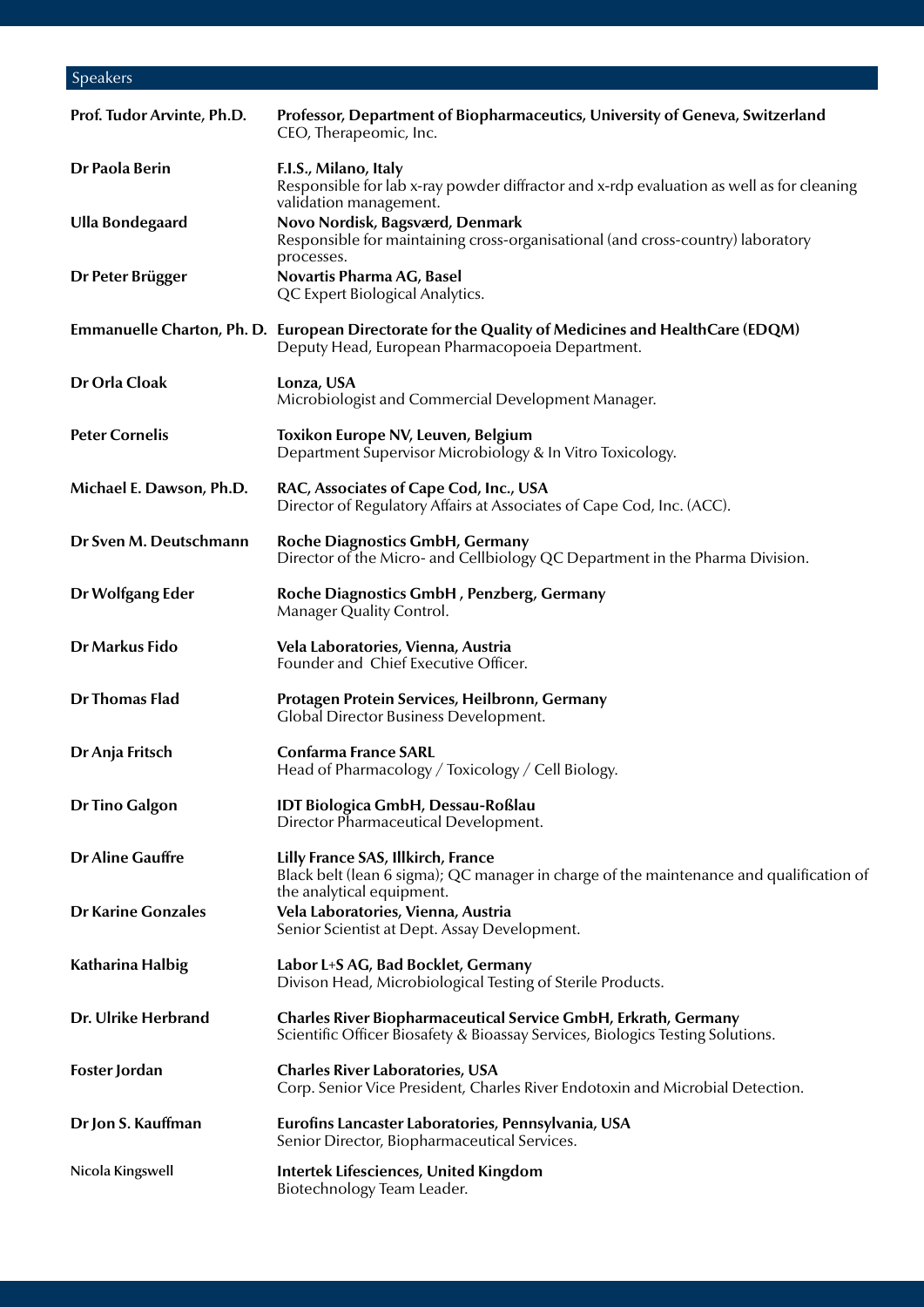| <b>Dr Bettina Lauer</b>           | Vetter Pharma-Fertigung GmbH & Co. KG, Ravensburg, Germany<br>Manager Quality Control Microbiology.                                                                                                 |
|-----------------------------------|-----------------------------------------------------------------------------------------------------------------------------------------------------------------------------------------------------|
| <b>Dr Manuela Leitner</b>         | <b>AGES</b> - Austrian Agency for Health and Food Safety<br>Quality Assessor for plasma derived Medicinal Products and Plasma Master File.                                                          |
| Dr. Johannes Grillari             | Assoc. Prof. DI Dr. Johannes Grillari, CSO of Evercyte GmbH, Vienna, Austria<br>Co-founder of TAmiRNA GmbH and Scientific Advisor and Co-founder and CSO of<br>Evercyte.                            |
| <b>Eric De Maesschalck</b>        | <b>UCB, Brain, Belgium</b><br>Head of Global e-Analytics, Corporate Analytical Sciences.                                                                                                            |
| Dr Frans A. Maris                 | <b>MSD, Oss, The Netherlands</b><br>Head of the Quality Control Analytical Chemistry laboratories for finished products.                                                                            |
| Dr Bob McDowall                   | McDowall Consulting, Bromley, Kent, UK<br>Principal of McDowall Consulting.                                                                                                                         |
| Dr Daniel Müller                  | GMP-Inspector, Regierungspräsidium Tübingen<br>Regional authority in Tübingen, Baden-Württemberg, Germany.                                                                                          |
| Robert J. Mello, Ph.D.            | US Food and Drug Administration (FDA), Office of Pharmaceutical Science/CDER<br>Senior Microbiology Reviewer, New Drug Microbiology Staff.                                                          |
| <b>Dr Marcus Mreyen</b>           | Protagen Protein Services, Heilbronn<br>Director business development.                                                                                                                              |
| Johannes Reich                    | <b>University Regensburg, Germany</b><br>PhD Student with focus on the aggregartion and interaction of Lipopolysaccharides as<br>well as the related activities in limulus based detection systems. |
| <b>Dr Michael Rieth</b>           | Merck Millipore, Darmstadt, Germany<br>Global Regulatory Management Biological Materials.                                                                                                           |
| <b>DI Markus Roucka</b>           | Vela Laboratories, Vienna, Austria<br>Head of Laboratory, Dept. Assay Development.                                                                                                                  |
| Dr. Tara Sanderson                | <b>SGS M-Scan Ltd, United Kingdom</b><br>Life Science Services, Formulation Services Manager, Formulation & Stability Group                                                                         |
| Dr Maximillian Schlicht           | Labor L+S AG, Germany<br>Head of Divison Sterile Products Testing.                                                                                                                                  |
| <b>Dr Petra Schlick</b>           | <b>AGES</b> - Austrian Agency for Health and Food Safety<br>Quality Assessment with Specialisation on Vaccines (Human & Veterinary), Recombinant<br>Products, Plasma Products.                      |
| <b>Vera Simic</b>                 | <b>Medicines and Medical Devices Agency of Serbia</b><br>Scientist at National Control Laboratory-Biological Laboratory.                                                                            |
| <b>Dr Ingo Spreitzer</b>          | Paul-Ehrlich-Institut, German Agency for Vaccines and Biomedicines, Langen,<br>Germany<br>Deputy Section of Microbial Safety.                                                                       |
| <b>Dr Herbert Weindorf</b>        | Sandoz international, Industriepark Höchst Frankfurt<br>Global GMP Auditor.                                                                                                                         |
| <b>Dr Robert Weiss</b>            | Baxter AG, Vienna, Austria<br>Head of Quality Control.                                                                                                                                              |
| Dr Friedrich von<br>Wintzingerode | Roche Diagnostics Gmbh Penzberg, Germany<br>Group Leader Microbiological IPC and Analytics for Release.                                                                                             |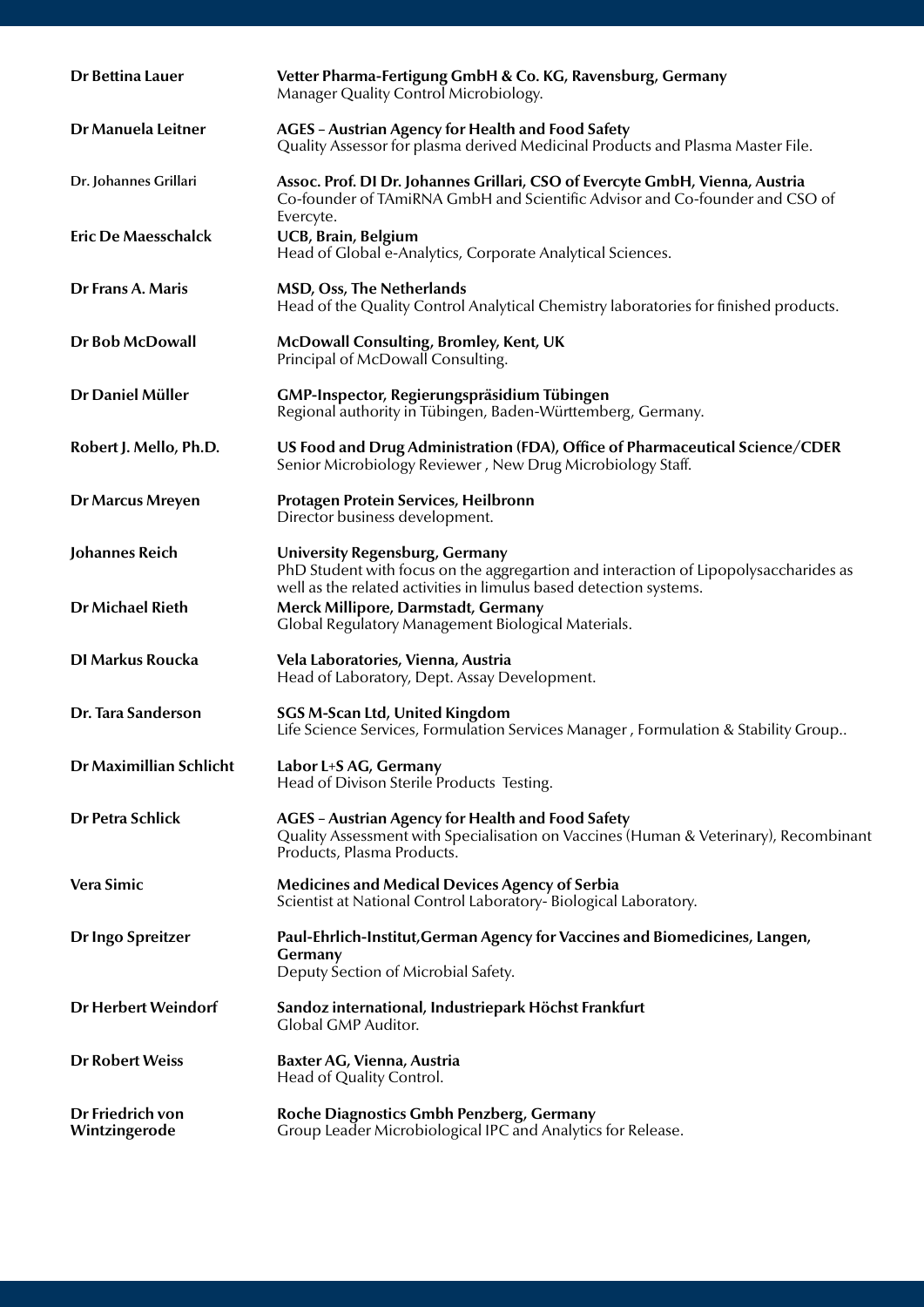# The Conferences **ECA – cGMP Compliance Trends in Analytical Quality Control** Analytics<br>19 November 2014 **ECA** – cGMP Compliance Trends in Analytical Quality Control

**Recent Changes in US Law, USP General Chapters and FDA Enforcement**  $\bullet$  Dr Bob McDowall, McDowall Consulting, UK **Case Study: Handling of OOT Results**  $\supset$  Dr Robert Weiss, Baxter, Vienna **Case Study: Hot Topics in QC Laboratories** Â Dr Robert Weiss, Baxter, Vienna **GMP and Quality Oversight during Audits and Inspections in QC Laboratories ●** Dr Herbert Weindorf, Sandoz International **Guidelines regarding Transfer of Analytical Procedures** Â Ulla Bondegaard, Novo Nordisk, Denmark **Increased Focus on Reducing Foreign Matter in Pharmaceutical Products: Analytical Challenges**  $\supset$  Dr Frans Maris, MSD, The Netherlands **New FDA Draft Guidance: Analytical Procedures and Methods Validation for Drugs and Biologics (Feb: 2014) – Requirements and Challenges** Â Ulla Bondegaard, Novo Nordisk, Denmark **What are Raw Data and Complete Data in EU and FDA regulations?**  $\supset$  Dr Bob McDowall, McDowall Consulting, UK **ECA – Bioassays – Performance and Statistical Interpretation Regulatory Expectations and Experiences**  $\supset$  Dr Petra Schlick, AGES **Pharmacokinetics** Â Dr Karine Gonzales, Vela **Immortalization of primary human cells: a platform technology for generating relevant and standardizable cell lines ●** Dr. Johannes Grillari, Evercyte **Characterization of Biosimilars with defined Bioassays**  $\supseteq$  DI (FH) Markus Roucka, Vela **Influenza Vaccine – SRD Method in Haemagglu-tinin antigen content determinetion ● Vera Simic, Medicines and Medical Devices Agency of Serbia** 

**Bioactivity Testing for Protein Therapeutics**

**●** Dr Ulrike Herbrand, CRL **HCP Assay – New tools for an ongoing challenge**

Â Dr Thomas Flad, Protagen

**Importance of Orthogonal Methods in the Analysis of Protein Aggregation: Case Studies ↑** Prof Dr Tudor Arvinte, University Basle

# **ECA – Handling of Microbiological OOS/OOL** Microbiology

**Microbiological 'deviations' - regulatory expectations & experience** Â Dr Daniel Müller, GMP Inspector **OOS in microbial count determination**  $\supset$  Dr Michael Rieth, Merck Serono **Pharmaceutical Water Qualities – Handling of OOS/OOL Results** ● Dr Wolfgang Eder, Roche Diagnostics **How to handle Monitoring Deviations ●** Dr Bettina Lauer, Vetter Pharma-Fertigung **OOS on Sterility testing**   $\supset$  Dr Bettina Lauer, Vetter Pharma-Fertigung **Positive Sterility Testing – OOS or secondary Contamination**  $\bullet$  Katharina Halbig, Labor L+S **Microbial Identification – An important part of an OOS Root Cause Analysis ●** Dr Wolfgang Eder, Roche Diagnostics

# **ECA – Endotoxin and Pyrogen Testing (Day 1)** Microbiology

**An update on current European Pharmacopoeia activities in the field of bacterial endotoxin, pyrogen and monocyte activation tests**  $\Im$  Emmanuelle Charton, Ph. D., EDQM **Revision of Ph. Eur.-Chapter 5.1.10 'Guideline for Using the Test for Bacterial Endotoxins' ●** Dr Sven M. Deutschmann, Roche Diagnostics **Current Pharmacopoeial Developments on MAT** ● Dr Ingo Spreitzer, Paul-Ehrlich Institut **Cryopreservation of human PBMC for pharmacopoeial MAT**  $\supset$  Dr Peter Brügger, Novartis **Detection and quantification of pyrogens by monocyte activation test**  $\bullet$  Dr Anja Fritsch, Confarma **Alternative recombinant Factor C Method for Endotoxin Detection** ● Dr Orla Cloak, Lonza **Low Endotoxin Recovery (LER) – an FDA Reviewer's Perspective**  $\mathfrak D$  Dr Robert Mello, FDA **The Journey of Endotoxin Testing – Past, Present, Future →** Foster Jordan, Charles River Laboratories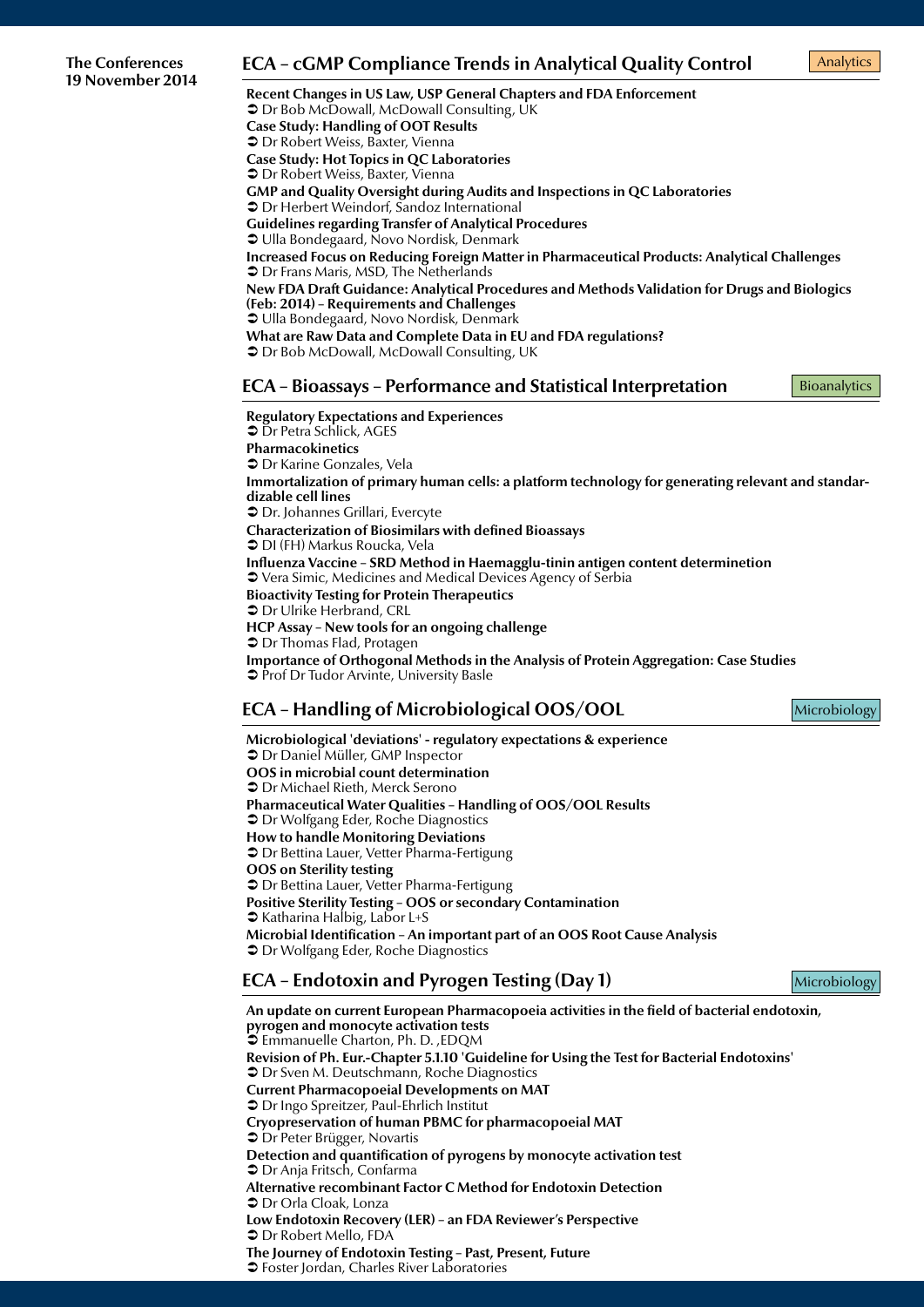#### **The Confrerences 20 November 2014**

### **ECA – Laboratory Informatics – Update 2014** Analytics

**Data Standards for Analytical Instruments: Where have we come from and where are we going?**  $\bullet$  Dr Bob McDowall, McDowall Consulting, UK **Hot Topic in EU GMP Annex 11 – Audit Trails**  $\supset$  Dr Bob McDowall, McDowall Consulting, UK **Data Integrity in the QC Laboratory: Changing Mind Set ●** Dr Aline Gauffre, Lilly France **Designing Paperless Lab Data Processes and Compliances through Implementation of integrated e-Analytics @ UCB** ● Eric De Maesschalck, UCB, Braine, Belgium **The Role of Chromatography Data Systems in QC Laboratory Data Falsification Cases (and how to prevent this)**  $\bullet$  Dr Bob McDowall, McDowall Consulting, UK **An Example of LIMS Customisations in QC Lab and its Connection with Site MES and ERP Systems** Â Dr Paola Berin, F.I.S, Milano, Italy **LIMS Validation – key Issues of Project Phases**  $\supset$  Dr Bob McDowall, McDowall Consulting, UK

### **ECA – Stability Testing of Biopharmaceuticals** Bioanalytics

**Stability studies - shelf-life, activities and essential documents**  $\supset$  Dr. Markus Fido, Vela Laboratories **Regulatory Requirements**  $\supset$  Dr. Manuela Leitner, AGES **Biotech: Forced Degradation Studies**   $\supset$  Dr. Tara Sanderson, SGS M-Scan **Critical Success Factors of a Biologics Stability Program**  $\supset$  Dr. Jon S. Kauffman, Eurofins Lancaster Laboratories **Stability Testing in Biosimilar Development – additional aspects to be considered**   $\bullet$  Dr. Marcus Mreyen, Protagen **Stability Testing – Experiences ● Ashleigh Wake, Intertek Lifesciences Optimising Packaging and Storage Conditions for Biotech Products**  $\bullet$  Dr. Tino Galgon, IDT



# **ECA – Endotoxin and Pyrogen Testing (Day 2)** Microbiology

**Low Endotoxin Recovery (LER): Assuring the Validity of Endotoxin Test Results**  $\supset$  Dr Michael Dawson, Associates of Cape Cod **A comparative study of Pyrogen detection assays and the effect on Endotoxin Masking and Inhibition or Enhancement ● Peter Cornelis, Toxikon Endotoxin Masking ● Dr Friedrich von Wintzingerode, Roche Diagnostics De-Masking techniques for endotoxin detection in biopharmaceuticals** Â Johannes Reich, University Regensburg **OOS in endotoxin determination**   $\supset$  Dr Michael Rieth, Merck **Sample Preparation for LAL Test on Oily Formulation**  $\supset$  Dr Enrico Barth, L+S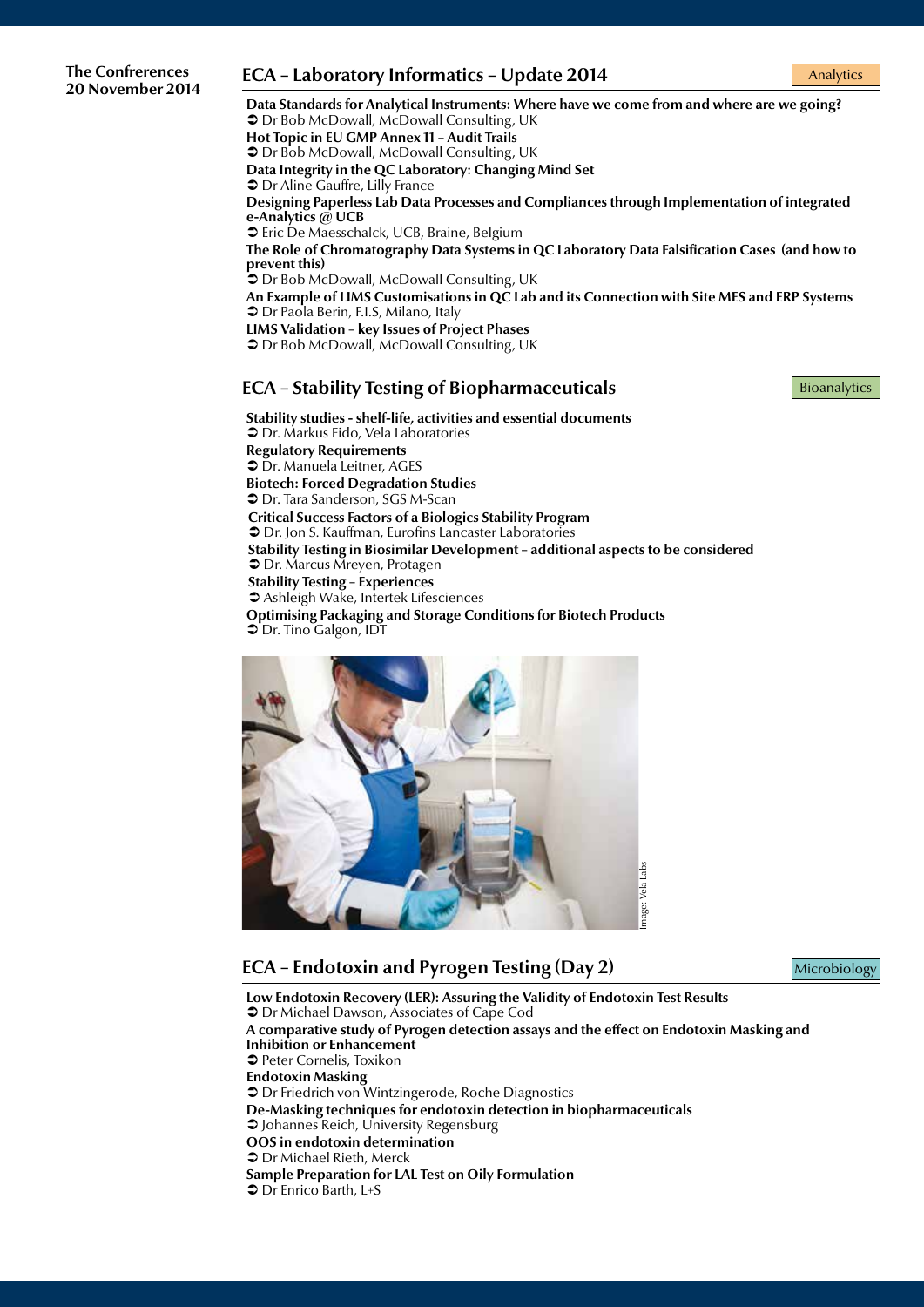#### **The Exhibition**

#### Is your company specialised in products and services for pharma laboratories?

As an exhibitor in the PharmaLab exhibition you can take advanatage of the unique opportunity to directly address users and decision makers in the areas analytics, bioanalytics, from microbiological laboratories, Quality Assurance and Quality Control. In addition to high-level discussions during the Congress you can also get in touch with Congress delegates with speakers during the Social Event.



#### The **charges per stand are 3.980,- Euro** plus VAT. The following services are included:

- 2 one day tickets per 690,- Euro1
- Participation for the person mentioned on the form below is free of charge
- Lunch and refreshments during the conferences
- Participation in the Social Event
- Maximum size of the stand: app.  $3 \times 2$  m
- 1 table, 2 chairs and power
- On-site support

If you want to be part of this industry meeting you should register your stand soon.

| <b>Materials for your</b><br>marketing | As an exhibitor you can advantage of various marketing materials for promoting your pre-<br>sence. These include                                                                                                                                                                                 |  |
|----------------------------------------|--------------------------------------------------------------------------------------------------------------------------------------------------------------------------------------------------------------------------------------------------------------------------------------------------|--|
|                                        | • online exhibition banner - for your website and as signature in your e-mails.<br>• exhibition stickers - for your business mail<br>• an ad in the GMP Journal - get directly in touch with your target group                                                                                   |  |
|                                        | You will find more detailed information on these materials on the Congress website at<br>www.pharmalab-congress.com.                                                                                                                                                                             |  |
| Sponsoring                             | Moreover, take advantage of the sponsoring opportunities to make Congress delegates<br>aware of your company. In addition to sponsoring coffe breaks or lunches on the 1st and<br>2nd Congress day there are plenty of other sponsor possibilities. You will find the details on<br>the website. |  |
| <b>The Contacts</b>                    | Do you have any questions with regard to the exhibition? Then please contact:<br>Detlef Benesch (Organisation Head), Phone +49 (0) 6221 84 44 45,<br>E-Mail: benesch@concept-heidelberg.de.                                                                                                      |  |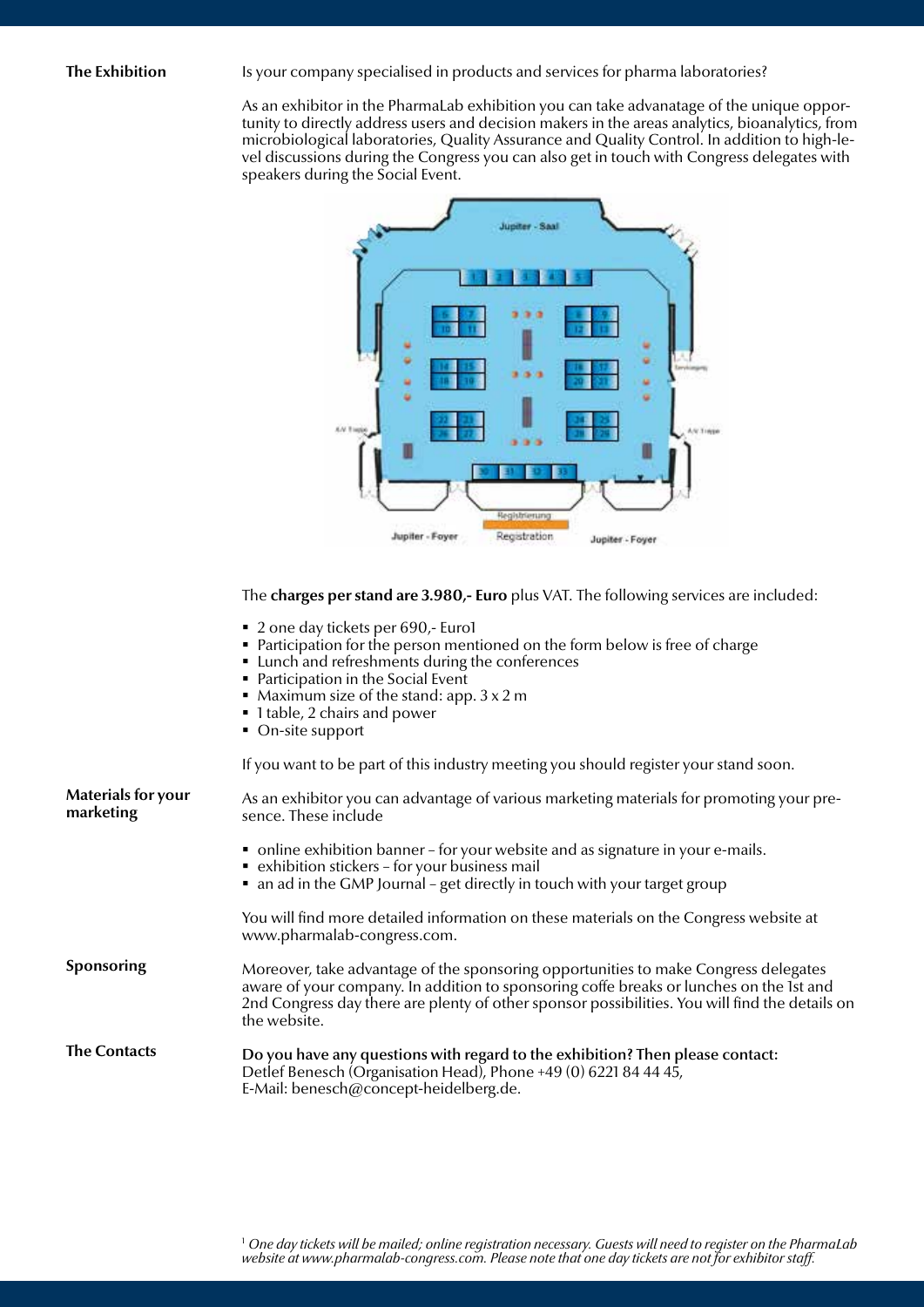# **Registration for the Exhibition – PharmaLab 2014**

Registration for a stand at the PharmaLab 2014 on 19/20 November 2014 in Düsseldorf/Neuss. For the registration of your stand you can also alternatively use the online registration form, which you will find on the website at www.pharmalab-congress.com. The charges for a stand are 3.980,- Euro plus VAT. *(Please note that exhibitors will be responsible for all charges for building and taking down of stand as well as for all materials related to the presentation.)*

#### **I want to register a stand with the stand number below.**

I am aware that I will be charged 50% of the registration fee if I cancel this registration before 31 July 2014 and that the full registration fee of 3.980,- Euro will be charged for cancelling after that date.

The exhibitor plan on the website at www. pharmalab-congress.com is updated every day. Please take a look at this plan to see what spaces are still open and to pick your stand number which you then fill in here:

**Preferred Stand Number:** \_\_\_\_\_\_ or alternatively

#### **Registration / Reservation – Company Information / Invoice Address:**

| Company                                                                                                   |  |  |
|-----------------------------------------------------------------------------------------------------------|--|--|
| Contact                                                                                                   |  |  |
| Department                                                                                                |  |  |
| Phone / Fax                                                                                               |  |  |
| E-Mail                                                                                                    |  |  |
| Contact on site - this person is also free to attend all conferences (registration as delegate included): |  |  |
| First & Last Name                                                                                         |  |  |
| Department                                                                                                |  |  |
| Street, ZIP & City                                                                                        |  |  |
| Phone / E-Mail                                                                                            |  |  |
| Invoice Address                                                                                           |  |  |
| Participation in Social Event on 19 November 2014: Yes<br>$\Box$<br>No.                                   |  |  |

#### **Additional Stand Personnel:**

For additional stand personnel a flat rate of  $\epsilon$  300, - will be charged per person. Please register additional personnel together with your registration as exhibitor. The participation of conferences is not included.

| Stand Personnel - Person 1:                                                                              |  | Stand Personnel - Person 2: |
|----------------------------------------------------------------------------------------------------------|--|-----------------------------|
| Company                                                                                                  |  |                             |
| First & Last Name                                                                                        |  |                             |
| Street, ZIP & City                                                                                       |  |                             |
| Phone $/$ E-Mail                                                                                         |  |                             |
| Invoice Address                                                                                          |  |                             |
| $\forall$ es $\Box$ No $\Box$<br>Participation in Social Event on 19 November 2014: Yes $\Box$ No $\Box$ |  |                             |

#### **Conference Selection for Congress Delegate (not for Stand Personnel):**

PharmaLab 2014 delegates are free to attend the conferences they are interested in. To set up the conference rooms, though, we would appreciate it if you let us know what conference you are specifically interested in – please mark your choice per day below.

|   | $\Box$ ECA - cGMP Compliance in Analytical Quality Control     | $\frac{1}{2}$ ECA - Laboratory Informatics - Update 2014              |
|---|----------------------------------------------------------------|-----------------------------------------------------------------------|
|   | $\Box$ ECA - Bioassays - Performance and Interpretation        | $\frac{9}{2}$ $\Box$ ECA - Stability Testing of Biopharmaceuticals    |
|   | $\frac{5}{7}$ $\Box$ ECA - Handling of Microbiological OOS/OOL | $\overline{\odot}$ $\Box$ ECA – Endotoxin and Pyrogen Testing (Day 2) |
| െ | $\Box$ ECA - Endotoxin and Pyrogen Testing (Day 1)             |                                                                       |

#### **Room Reservation:**

### **Direct room reservation by reservation form! Reservations/bookings cannot be made through Concept Heidelberg. Receipt with confirmation/invoice.**<br>CONCEPT HEIDELBERG has reserved a limited number of rooms in the Swissôtel Düsseldorf/Neuss. You can make your room reserva-

tion directly with the reservation form you will receive together with the registration confirmation. We recommend to register early.

Court of jurisdiction is Heidelberg, German law is applicable.

City and Date Signature Signature Signature Signature Signature Signature Signature Signature Signature Signature Signature Signature Signature Signature Signature Signature Signature Signature Signature Signature Signatur